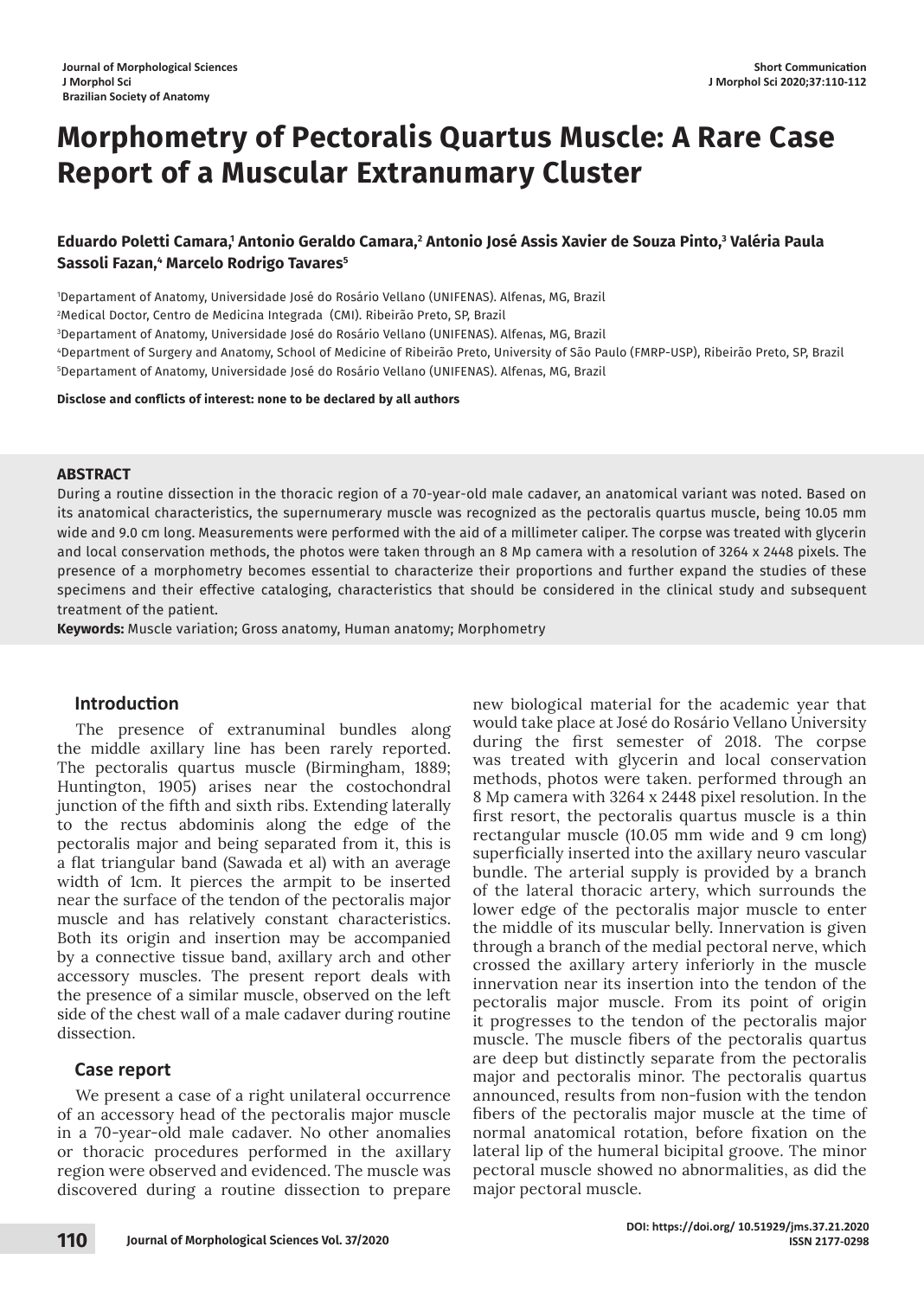#### **Discussion**

The pectoral muscles make up the anterior wall of the axillary region and are responsible for shaping the outer wall of the chest cavity. The pectoralis major is described in the literature as having a clavicular head and a costal sternal head.<sup>2</sup> The clavicular head originates from the anterior surface of the medial half of the clavicle. Therefore, the costal sternal head originates from the anterior surface of the sternum, from the 2nd costal cartilage to the 6th rib, and from the external oblique muscle aponeurosis.<sup>2,3</sup> The pectoralis major has its insertion in the lateral lip of the Inter tubercular humerus sulcus.2,4,5 The pectoralis, on the other hand, originates from the third-fifth rib near the costal cartilages and its inserts are located on the medial and superior surfaces of the scapular coracoid process.2 They are responsible for helping to stabilize the scapula and control some arm movements by pulling the inferior scapula and anteriorly against the chest wall.2,3 The pectoralis minor muscle is a demarcation commonly used during axillary surgery, so an anatomical variation in this region should be considered to avoid confusion or complications during surgical procedures in this locality.<sup>2,3,4</sup>

Innervation for the pectoralis major is provided through the lateral and medial portion of the pectoral nerves at all their segmental levels, since the pectoralis minor is innervated by the medial pectoral nerve at levels C8-T1. The clavicular head of the pectoralis major is commonly innervated by C5-C6, while the costal sternal head is innervated by C7-T1. The pectoralis quartus muscle found in the anterior portion of the chest wall originates from the rectus abdominis muscle, the lateral margin of the pectoralis major muscle, or the costal cartilages of the 5th and 6th ribs, and its insertion into the pectoralis major or the tendon of the head. biceps brachis short muscle.<sup>6</sup> 7 In the muscle variation investigated in the present case, the insertion was similar to that of the previous authors, but the pectoralis major showed no absence of torsion present in conjunction with the pectoralis quartus muscle, in most cases.3,4 Another interesting fact is that of Arican et al. describe the presence of the pectoralis quartus muscle in agreement with the intermediate pectoral in a female corpse. However, the origin of the intermediate pectoral is from the 3rd and 4th ribs, while in the dissected finding there was no presence of this accessory muscle.

The innervation of the pectoralis quartus muscle has been named as the most caudal branch of the medial pectoral nerve, the "fourth intercostal nerve" or "lateral pectoral nerve," in the revised literature.<sup>4,6,8</sup> In this case the pectoralis quartus is innervated by branches of the medial pectoral nerve that ran through the pectoralis minor. The pectoralis quartus muscle runs almost parallel to the minor pectoral and therefore may serve a similar function to that

of the minor pectoral. But because it is not inserted into the coracoid process, it is almost unlikely that this variant muscle will perform the same function as the pectoralis minor during scapular stabilization. The pectoralis quartus can also contribute to the pain caused by myofascial trigger points. Trigger points are hyper-irritable points within skeletal muscle tension bands that commonly refer to pain for other areas of the body. For the effective treatment of myofascial trigger points it is necessary to know the origin of the pain.4,9 If the pain comes from a variation such as that described in the report above and the physician or physiotherapist is unaware of the presence of such a variation, the pain reference pattern may be unclear and cause an incorrect diagnosis or prolonged treatment. This variation is of vital importance to surgeons and primary care physicians, so that they are aware of the possible presence of the variant muscle so as not to confuse it with the lymph nodes or other structures when doing a physical examination or preparing for a surgical intervention. in the thoracic region. The pectoralis quartus muscle present in the present case is an important anatomical variation to be noted. Although the prevalence of pectoralis quartus already documented, the presence of a morphometry becomes fundamental to characterize its proportions and further expand the studies of these specimens and their effective cataloging, characteristics that should be considered in the clinical study and subsequent treatment of the pectoralis in patient.



**Figure 1.** Dissection of right pectoral region showing Pectoralis quartus muscle. Pectoralis major muscle; Pmj. 2. Pectoralis quartus muscle; Why Pectoralis minor muscle pointed in the tweezer; Pmr.